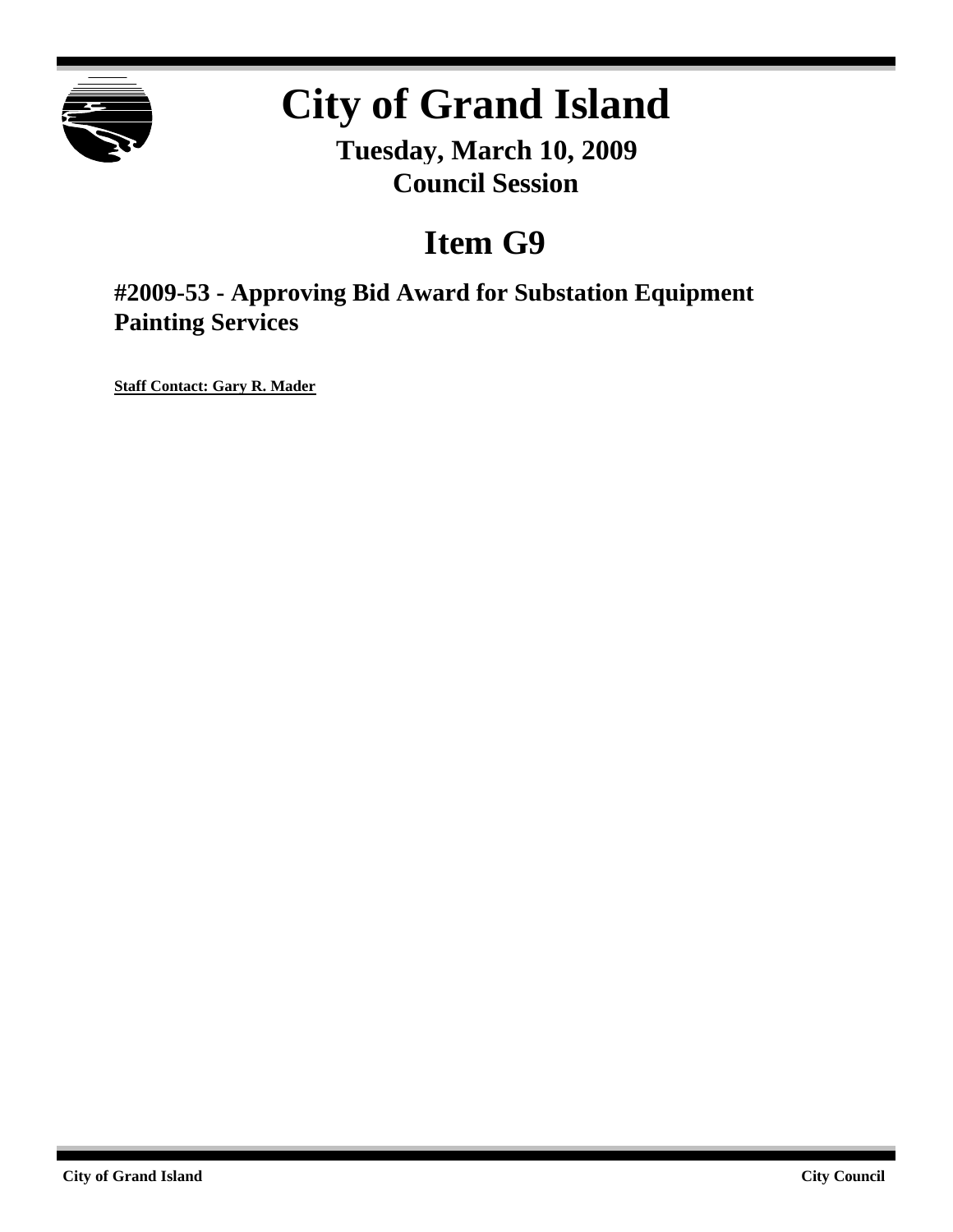## **Council Agenda Memo**

| <b>From:</b>                   | Gary R. Mader, Utilities Director<br>Wesley Nespor, Assistant City Attorney/Purchasing |
|--------------------------------|----------------------------------------------------------------------------------------|
| <b>Meeting:</b>                | March 10, 2009                                                                         |
| Subject:                       | <b>Substation Equipment Painting Services</b>                                          |
| <b>Item <math>\#</math>'s:</b> | $G-9$                                                                                  |
| $Presenter(s):$                | Gary R. Mader, Utilities Director                                                      |

### **Background**

The Grand Island Electric System utilizes distribution substations interconnected with a transmission loop. Each substation contains large distribution transformers to lower the voltage from the transmission level of 115,000 volts (115 kV) to the distribution level of 13,800 volts (13.8 kV). These transformers are the most expensive single component within a substation. A new substation transformer costs over \$750,000. Several transformers are forty years old and have been painted multiple times. A large substation equipment maintenance and painting project took place approximately thirteen years ago. Seventeen transformers, eleven breakers and some other miscellaneous equipment painted at that time are now requiring re-painting due to developing surface rust. In order to achieve the maximum life span of this equipment, routine painting is necessary. Therefore, specifications were developed by Department Engineering Staff for Substation Equipment Painting Services.

### **Discussion**

The bid solicitation was advertised in accordance with City procurement requirements. Specifications were sent to seven regional contractors. Bids were publicly opened at 11:00 am on February 19, 2009. Four bids were received. The following table summarizes the bid results:

| Company                 | <b>Exceptions</b> | Materials w/tax | Labor        | <b>Mobilization</b> | Total        |
|-------------------------|-------------------|-----------------|--------------|---------------------|--------------|
| J & A Specialties, Inc. | Yes               | \$22,604.94     | \$11,392.50  | \$2,805.00          | \$36,802.44  |
| The Parpart             |                   |                 |              |                     |              |
| Corporation             | No                | \$6,896.00      | \$36,507.00  | \$2,000.00          | \$45,403.00  |
| Preventive Power and    |                   |                 |              |                     |              |
| Maintenance, Inc.       | Noted             | \$23,219.00     | \$98,450.00  | \$4,000.00          | \$125,669.00 |
| Seacor Painting Co.     | No                | \$24,636.75     | \$123,900.00 | \$1,400.00          | \$149,936.75 |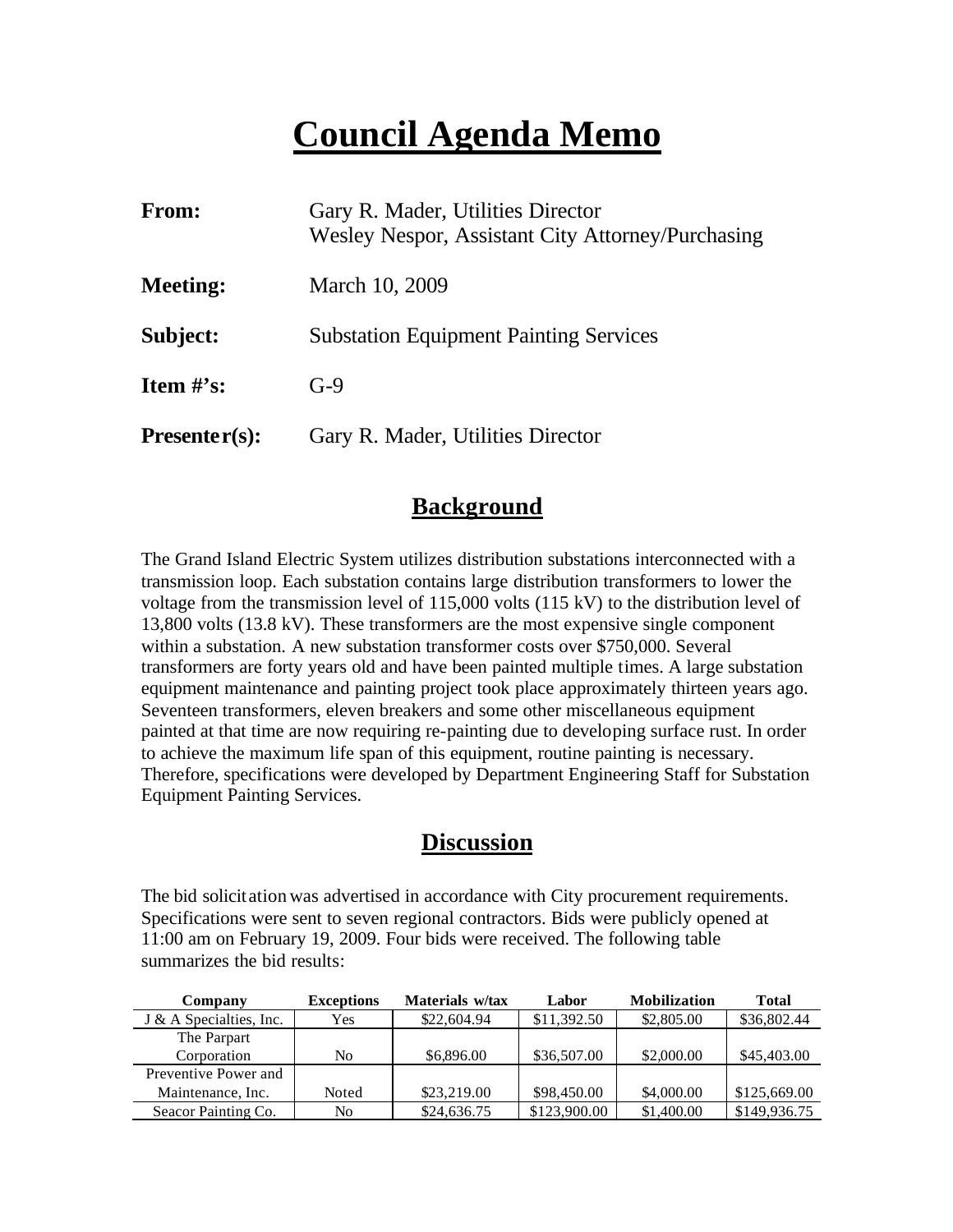Maintenance in high voltage electrical substations is somewhat different from standard commercial painting. The power equipment is unique to the industry and there are serious safety concerns when working in close proximity to energized equipment with voltages up to 115,000 volts. While the equipment being painted will be removed from service and de-energized when the work is being performed, adjacent equipment in the substation will remain energized to continue to provide service. Additionally, large power transformers, as are included in this contract, present some concerns for protection of the equipment and difficulty in applying paint. For example, transformer radiators are oil filled and provide cooling to the transformer similar to an automobile radiator. The radiators require a special "Flowcoat" painting technique to properly coat all of the inner surfaces on the radiator without reducing the cooling efficiently of the radiator due to excessive paint thickness. Also, the radiator metal is very thin to allow for proper heat transfer. Excessive sand blasting or scraping can easily damage this thin metal and cause oil leaks.

Because of the unique nature of the equipment and the safety concerns, the specifications for this project required that the contractor be experienced in this type of work and have done at least three projects of similar scope and complexity associated with high voltage electrical equipment.

The "as read" low bid by J & A Specialties, Inc., did not contain any noted exceptions. However, detailed review of the bid indicates that the contractor does not meet the experience requirements of the specifications. The required reference list of similar projects was commercial in nature with no electrical substation experience. In addition, J & A Specialties, Inc., required an explanation of the "Flowcoat" painting technique. It is the evaluation of the Utilities Department that  $J \& A$  Specialties does not meet the experience requirements of the specifications.

The Parpart Corporation submitted the next lowest bid with no exceptions. Their reference list contained numerous substation equipment painting projects for Lincoln Electric System (LES). In addition, an on-site visit with a Parpart representative displayed a definite familiarity with substations and the equipment requiring painting. A call to LES indicated a positive experience with The Parpart Corporation.

The remaining two bids both meet the specifications and have experience in painting substation equipment. However, due to their high bid prices in comparison to the other two bids, their bids were not evaluated in detail. The Utilities Department evaluates the bid from Parpart as the lowest bid complying with the specifications.

### **Alternatives**

It appears that the Council has the following alternatives concerning the issue at hand. The Council may:

- 1. Move to approve
- 2. Refer the issue to a Committee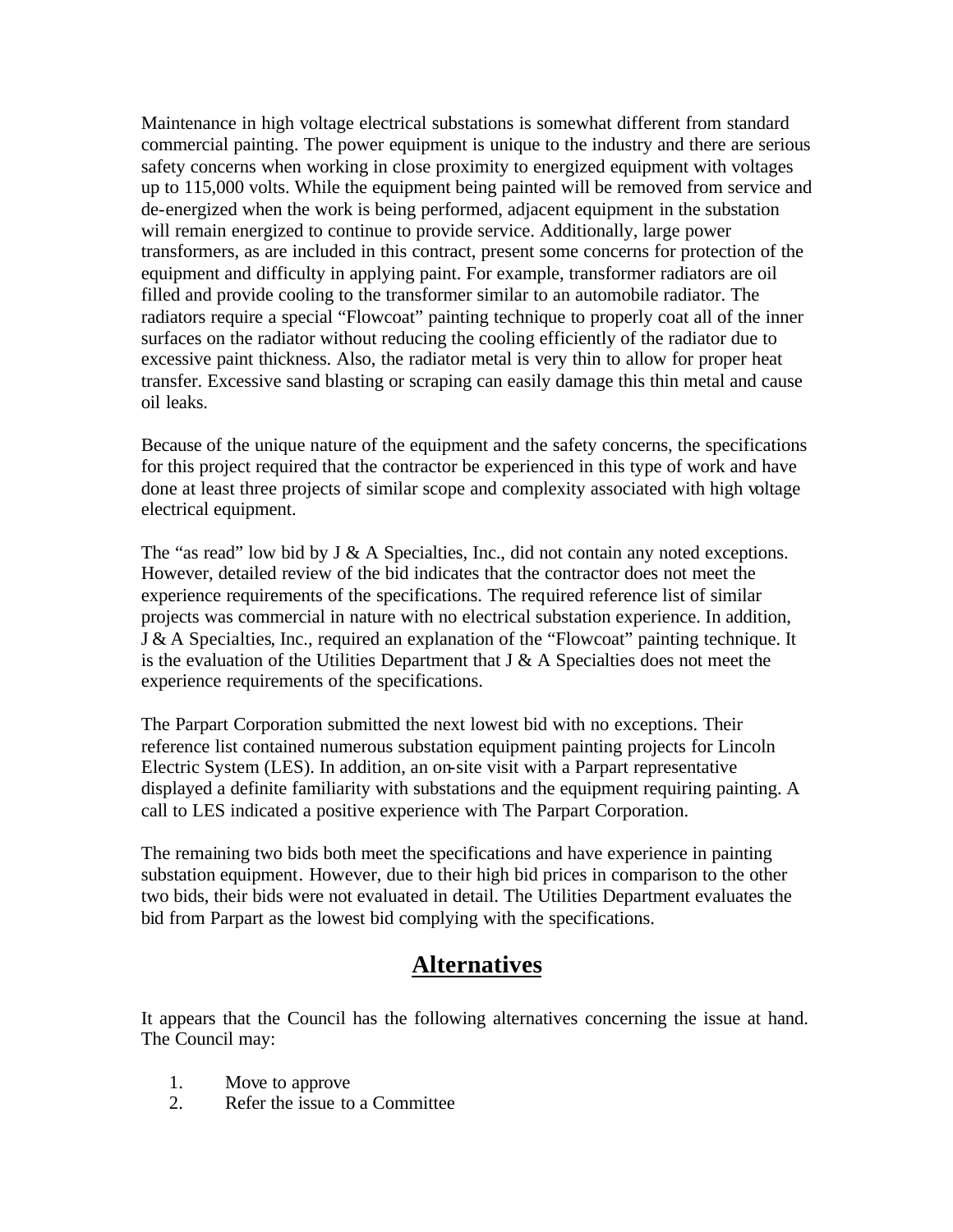- 3. Postpone the issue to future date
- 4. Take no action on the issue

## **Recommendation**

City Administration recommends that the Council award the contract for Substation Equipment Painting Services to the lowest compliant bidder, the Parpart Corporation of Lincoln, Nebraska in the amount of \$45,403.00.

## **Sample Motion**

Move to approve the award of the contract for Substation Equipment Painting Services to the Parpart Corporation for \$45,403.00.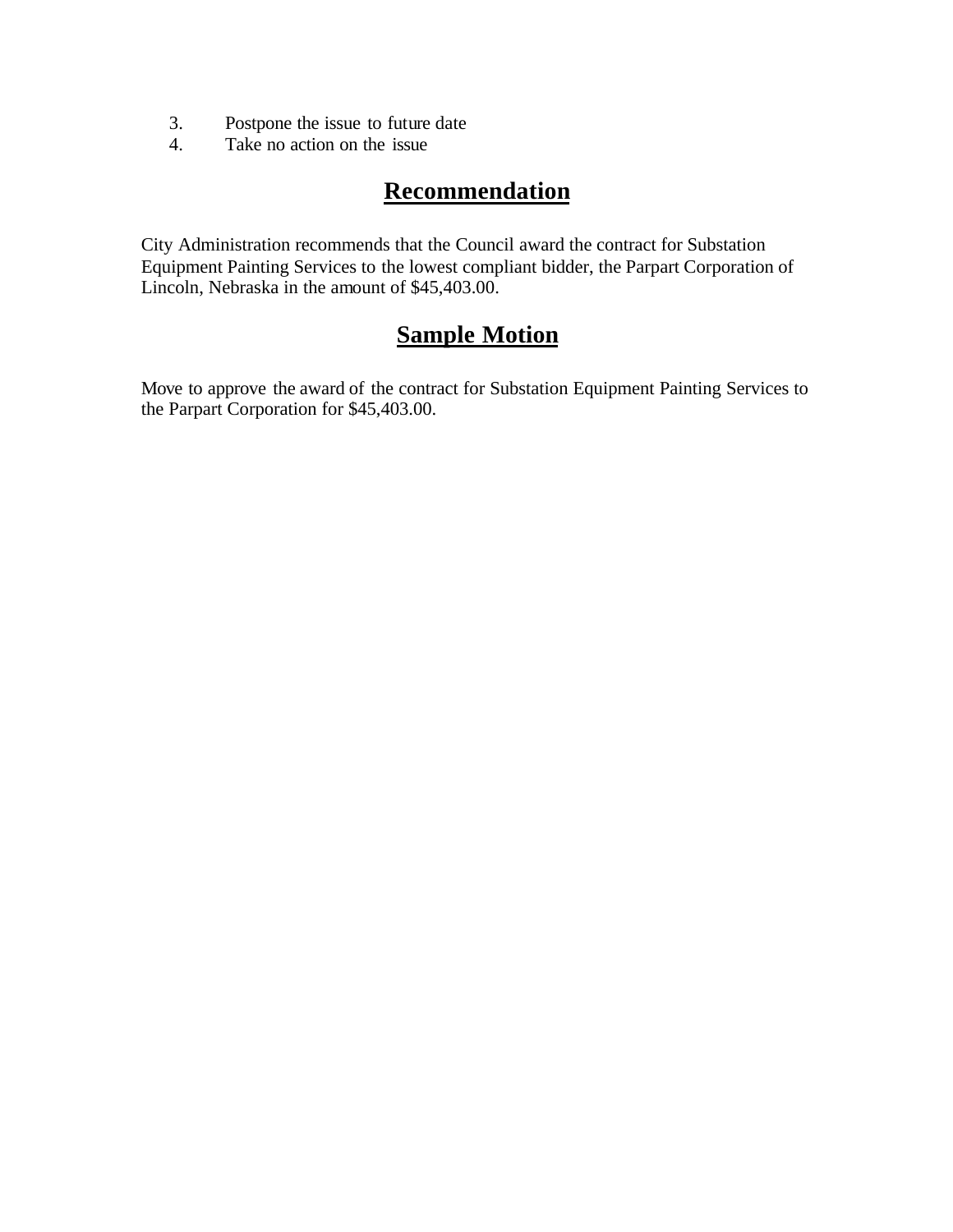#### *Purchasing Division of Legal Department* **INTEROFFICE MEMORANDUM**



Wes Nespor, Purchasing Agent

*Working Together for a Better Tomorrow, Today*

#### **BID OPENING**

| <b>BID OPENING DATE:</b> | February 19, 2009 at 11:00 a.m.               |
|--------------------------|-----------------------------------------------|
| <b>FOR:</b>              | <b>Substation Equipment Painting Services</b> |
| <b>DEPARTMENT:</b>       | <b>Utilities</b>                              |
| <b>ESTIMATE:</b>         | \$350,000.00                                  |
| <b>FUND/ACCOUNT:</b>     | 520                                           |
| <b>PUBLICATION DATE:</b> | <b>January 23, 2009</b>                       |
|                          |                                               |

**NO. POTENTIAL BIDDERS: 7**

#### **SUMMARY**

| <b>Bidder:</b>           | <b>J</b> and A Specialties<br><b>Grand Island, NE</b> | <b>Seacor Painting Co.</b><br>Campbell, OH |
|--------------------------|-------------------------------------------------------|--------------------------------------------|
| <b>Bid Security:</b>     | \$1,845.00                                            | The Hanover Ins. Group                     |
| <b>Exceptions:</b>       | <b>None</b>                                           | <b>None</b>                                |
| <b>Bid Price:</b>        |                                                       |                                            |
| <b>Material:</b>         | \$21,759.67                                           | 23,025.00                                  |
| Labor:                   | 11,392.50                                             | 123,900.00                                 |
| <b>Mobilization (4):</b> | 2,805.00                                              | 1,400.00                                   |
| <b>Sales Tax:</b>        | 845.27                                                | 1,611.75                                   |
| <b>Total Bid:</b>        | \$36,802.44                                           | \$149,936.75                               |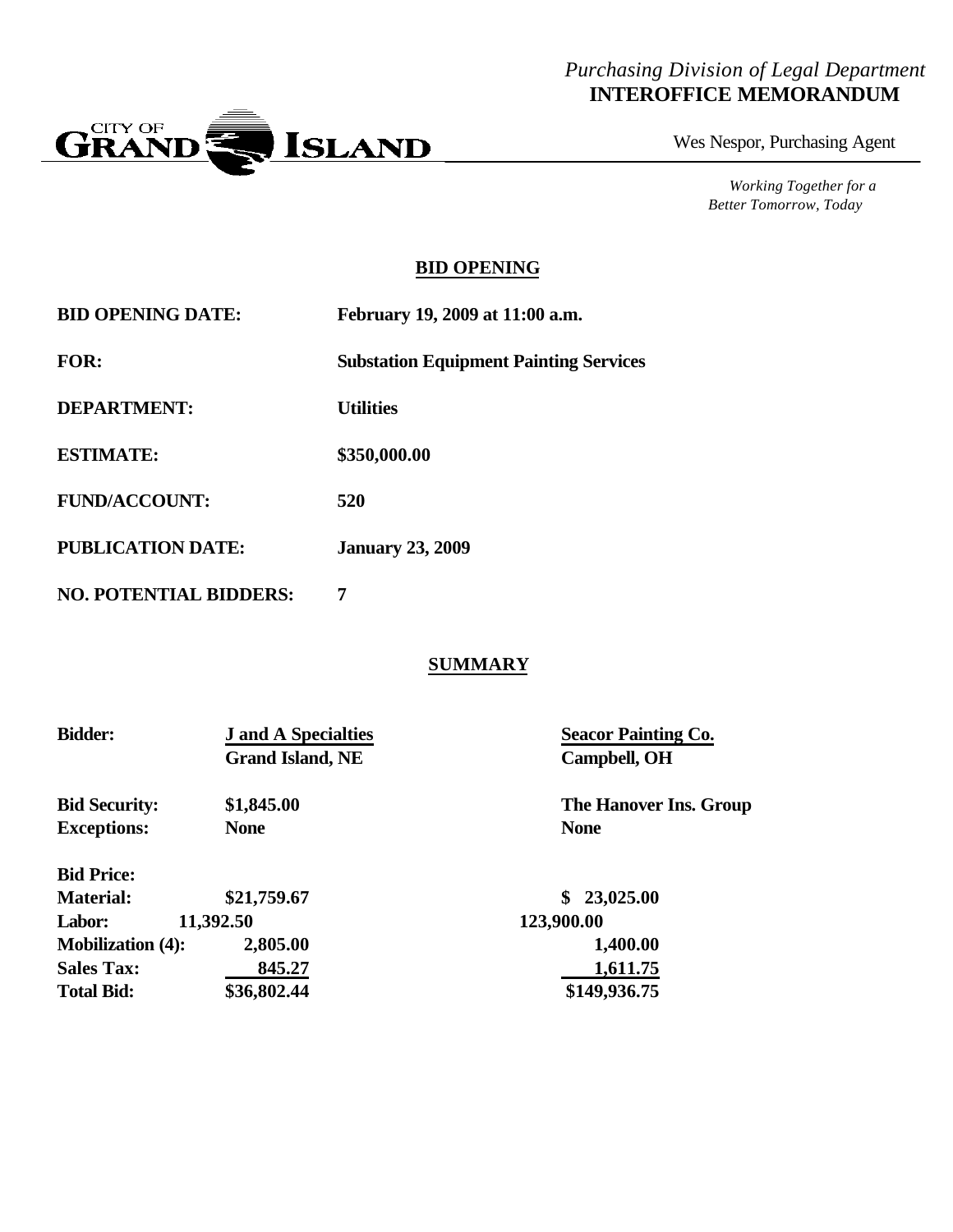| <b>Bidder:</b>           | <b>Preventive Power &amp; Maintenance</b> | Parpart Co       |  |
|--------------------------|-------------------------------------------|------------------|--|
|                          | <b>Uniontown, OH</b>                      | Lincoln, N       |  |
| <b>Bid Security:</b>     | \$6,283.45                                | <b>Universal</b> |  |
| <b>Exceptions:</b>       | <b>Noted</b>                              | <b>None</b>      |  |
| <b>Bid Price:</b>        |                                           |                  |  |
| <b>Material:</b>         | \$21,700.00                               | \$6,445.00       |  |
| 98,450.00<br>Labor:      |                                           | 36,507.00        |  |
| <b>Mobilization (4):</b> | 4,000.00                                  | 2,000.00         |  |
| <b>Sales Tax:</b>        | 1,519.00                                  | 451.00           |  |
| <b>Total Bid:</b>        | \$125,669.00                              | \$45,403.00      |  |

**Parpart Corporation**  $Lincoh, NE$ 

**Universal Surety Co.** 

cc: Gary Mader, Utilities Director Bob Smith, Assist. Utilities Director Dale Shotkoski, City Attorney Wes Nespor, Purchasing Agent Travis Burdett, Assist. Utilities Director Larry Keown, Burdick Station

Jeff Pederson, City Administrator Pat Gericke, Utilities Admin. Assist.

**P1320**